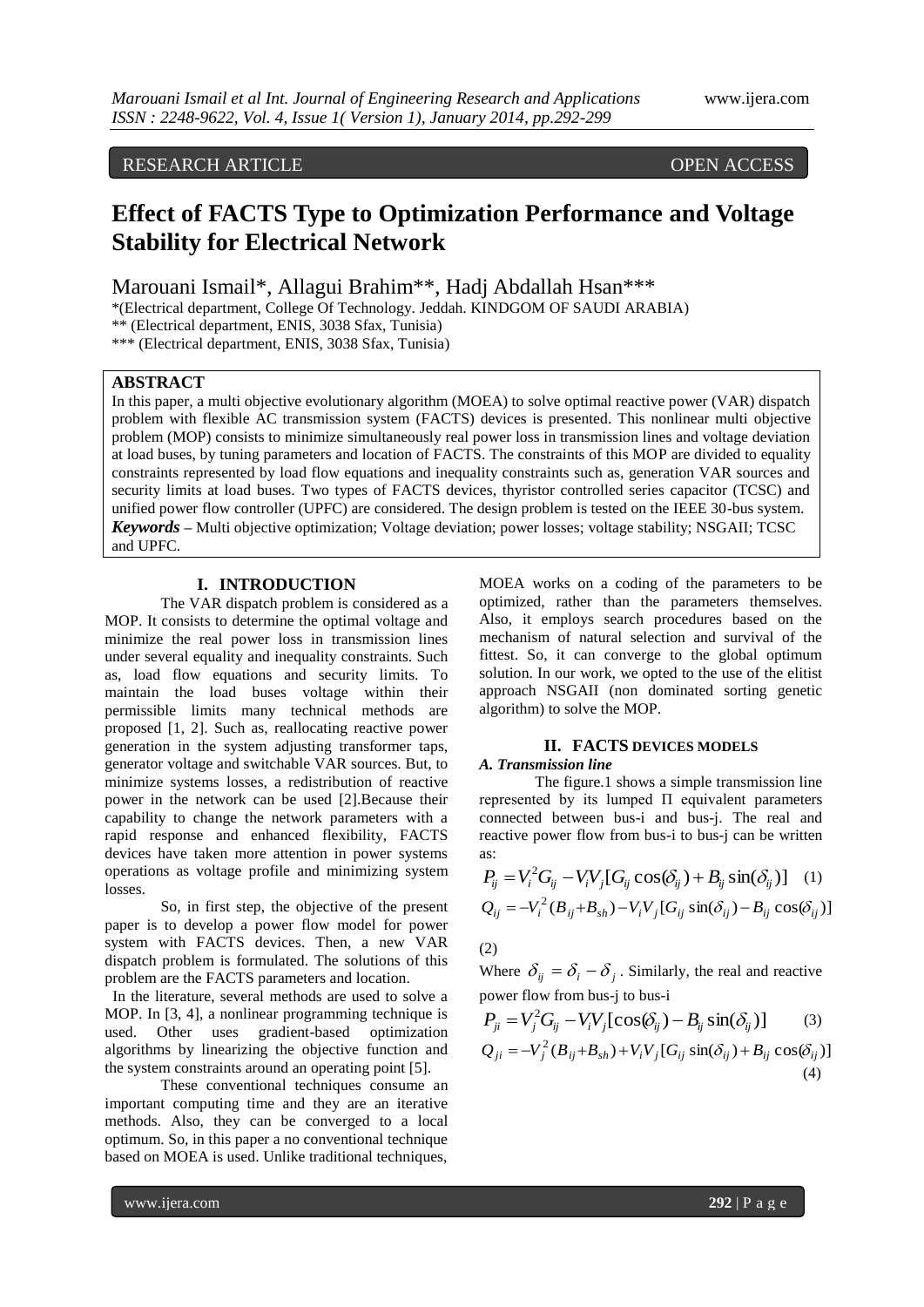

Figure 1. Transmission line mode

#### *B. TCSC Model*

Figure.2 shows the model of transmission line with TCSC connected between buses *i* and *j*. The TCSC can be considered as a static reactance  $- jx_c$ . The real and reactive power flow from bus-*i* to bus-*j*, and from bus-*j* to bus-*i* of a line having series impedance and a series reactance are [6]:

$$
P_{ij}^{TCSC} = V_i^2 G_{ij} - V_i V_j [G_{ij} \cos(\delta_{ij}) + B_{ij} \sin(\delta_{ij})]
$$
\n
$$
Q_{ij}^{TCSC} = -V_i^2 (B_{ij} + B_{sh}) - V_i V_j [G_{ij} \sin(\delta_{ij}) - B_{ij} \cos(\delta_{ij})]
$$
\n(6)

$$
P_{ji}^{TCSC} = V_j^2 G_{ij} - V_i V_j [G_{ij} \cos(\delta_{ij}) - B_{ij} \sin(\delta_{ij})]
$$
  
\n
$$
Q_{ji}^{TCSC} = -V_j^2 (B_{ij} + B_{sh}) + V_i V_j [G_{ij} \sin(\delta_{ij}) + B_{ij} \cos(\delta_{ij})]
$$
\n(7)

$$
\sum_{j} w_{ij} = \sum_{j} w_{ij} \cdot \sum_{j} w_{ij} \cdot \sum_{j} w_{ij} \cdot \sum_{j} w_{ij} \cdot \sum_{j} w_{ij} \cdot \sum_{j} w_{ij} \cdot \sum_{j} w_{ij} \cdot \sum_{j} w_{ij} \cdot \sum_{j} w_{ij} \cdot \sum_{j} w_{ij} \cdot \sum_{j} w_{ij} \cdot \sum_{j} w_{ij} \cdot \sum_{j} w_{ij} \cdot \sum_{j} w_{ij} \cdot \sum_{j} w_{ij} \cdot \sum_{j} w_{ij} \cdot \sum_{j} w_{ij} \cdot \sum_{j} w_{ij} \cdot \sum_{j} w_{ij} \cdot \sum_{j} w_{ij} \cdot \sum_{j} w_{ij} \cdot \sum_{j} w_{ij} \cdot \sum_{j} w_{ij} \cdot \sum_{j} w_{ij} \cdot \sum_{j} w_{ij} \cdot \sum_{j} w_{ij} \cdot \sum_{j} w_{ij} \cdot \sum_{j} w_{ij} \cdot \sum_{j} w_{ij} \cdot \sum_{j} w_{ij} \cdot \sum_{j} w_{ij} \cdot \sum_{j} w_{ij} \cdot \sum_{j} w_{ij} \cdot \sum_{j} w_{ij} \cdot \sum_{j} w_{ij} \cdot \sum_{j} w_{ij} \cdot \sum_{j} w_{ij} \cdot \sum_{j} w_{ij} \cdot \sum_{j} w_{ij} \cdot \sum_{j} w_{ij} \cdot \sum_{j} w_{ij} \cdot \sum_{j} w_{ij} \cdot \sum_{j} w_{ij} \cdot \sum_{j} w_{ij} \cdot \sum_{j} w_{ij} \cdot \sum_{j} w_{ij} \cdot \sum_{j} w_{ij} \cdot \sum_{j} w_{ij} \cdot \sum_{j} w_{ij} \cdot \sum_{j} w_{ij} \cdot \sum_{j} w_{ij} \cdot \sum_{j} w_{ij} \cdot \sum_{j} w_{ij} \cdot \sum_{j} w_{ij} \cdot \sum_{j} w_{ij} \cdot \sum_{j} w_{ij} \cdot \sum_{j} w_{ij} \cdot \sum_{j} w_{ij} \cdot \sum_{j} w_{ij} \cdot \sum_{j} w_{ij} \cdot \sum_{j} w_{ij} \cdot \sum_{j} w_{ij} \cdot \sum_{j} w_{ij} \cdot \sum_{j} w_{ij} \cdot \sum_{j} w_{ij} \cdot \sum_{j} w_{ij} \cdot \sum_{j} w_{ij} \cdot \sum_{j} w_{ij} \cdot \sum
$$

Where 
$$
G'_{ij} = \frac{r_{ij}}{r_{ij}^2 + (x_{ij} - x_c)^2}
$$
;  
\n
$$
B'_{ij} = \frac{-(x_{ij} - x_c)}{r_{ij}^2 + (x_{ij} - x_c)^2}.
$$

The change in the line flow due to series capacitance can be represented as a line without series capacitance with power injected at the receiving and sending ends of the line as shown in Figure.3. The real and reactive power injections at bus-i and bus-j can be expressed as:

$$
P_{is}^{TCSC} = V_i^2 \Delta G_{ij} - V_i V_j [\Delta G_{ij} \cos \delta_{ij} + \Delta B_{ij} \sin \delta_{ij}]
$$
\n
$$
P_{js}^{TCSC} = V_j^2 \Delta G_{ij} - V_i V_j [\Delta G_{ij} \cos \delta_{ij} - \Delta B_{ij} \sin \delta_{ij}]
$$
\n(10)

$$
Q_{is}^{TCSC} = -V_i^2 \Delta B_{ij} - V_i V_j [\Delta G_{ij} \sin \delta_{ij} - \Delta B_{ij} \cos \delta_{ij}]
$$
\n(11)

$$
Q_{js}^{TCSC} = -V_j^2 \Delta B_{ij} + V_i V_j [\Delta G_{ij} \sin \delta_{ij} + \Delta B_{ij} \cos \delta_{ij}]
$$
\n(12)

Where 
$$
\Delta G_{ij} = \frac{x_c r_{ij} (x_c - 2x_{ij})}{(r_{ij}^2 + x_{ij}^2)(r_{ij}^2 + (x_{ij} - x_c)^2)}
$$
 and



Figure 2. Model of TCSC.



Figure 3. Injection Model of TCSC.

#### *C. UPFC Model*

The model of UPFC placed in lin-k connected between bus-i and bus-j is shown in figure.4. UPFC has three controllable parameters, namely, the magnitude and the angle of inserted voltage  $(V_T, \phi_T)$ and the magnitude of the current  $(I_q)$ .

Based on the principle of UPFC and the vector diagram, the basic mathematical relations can be given as:

$$
V_i = V_i + V_T, \quad Arg(I_q) = Arg(V_i) \pm \frac{\pi}{2}
$$

$$
Arg(I_T) = Arg(V_i) I_T = \frac{Re[V_T I_i^{*}]}{V_i}
$$
(13)

The power flow equations from bus-I to bus-j and from bus-j to bus-I can be written as

$$
S_{ij} = P_{ij} + jQ_{ij} = V_i I_{ij}^* = V_i (jV_i \frac{B}{2} + I_T + I_q + I_i)^*
$$
\n(14)

$$
S_{ji} = P_{ji} + jQ_{ji} = V_j I_{ji}^* = V_j (jV_j \frac{B}{2} - I_i^*)^*
$$
\n(15)

The active and reactive power flow in the line having UPFC can be written, with (13)-(15), as

$$
P_{ij}^{UPFC} = (V_i^2 + V_T^2) + 2V_iV_Tg_{ij}\cos(\phi_T - \delta_i)
$$
  
\n
$$
-V_jV_T[g_{ij}\cos(\phi_T - \delta_j) + b_{ij}\sin(\phi_T - \delta_j)]
$$
 (16)  
\n
$$
-V_iV_j(g_{ij}\cos\delta_{ij} + b_{ij}\sin\delta_{ij})
$$
  
\n
$$
P_{ji}^{UPFC} = V_j^2g_{ij} - V_jV_T[g_{ij}\cos(\phi_T - \delta_j) - b_{ij}\sin(\phi_T - \delta_j)]
$$
  
\n
$$
-V_iV_j(g_{ij}\cos\delta_{ij} - b_{ij}\sin\delta_{ij})
$$

$$
(17)
$$

www.ijera.com **293** | P a g e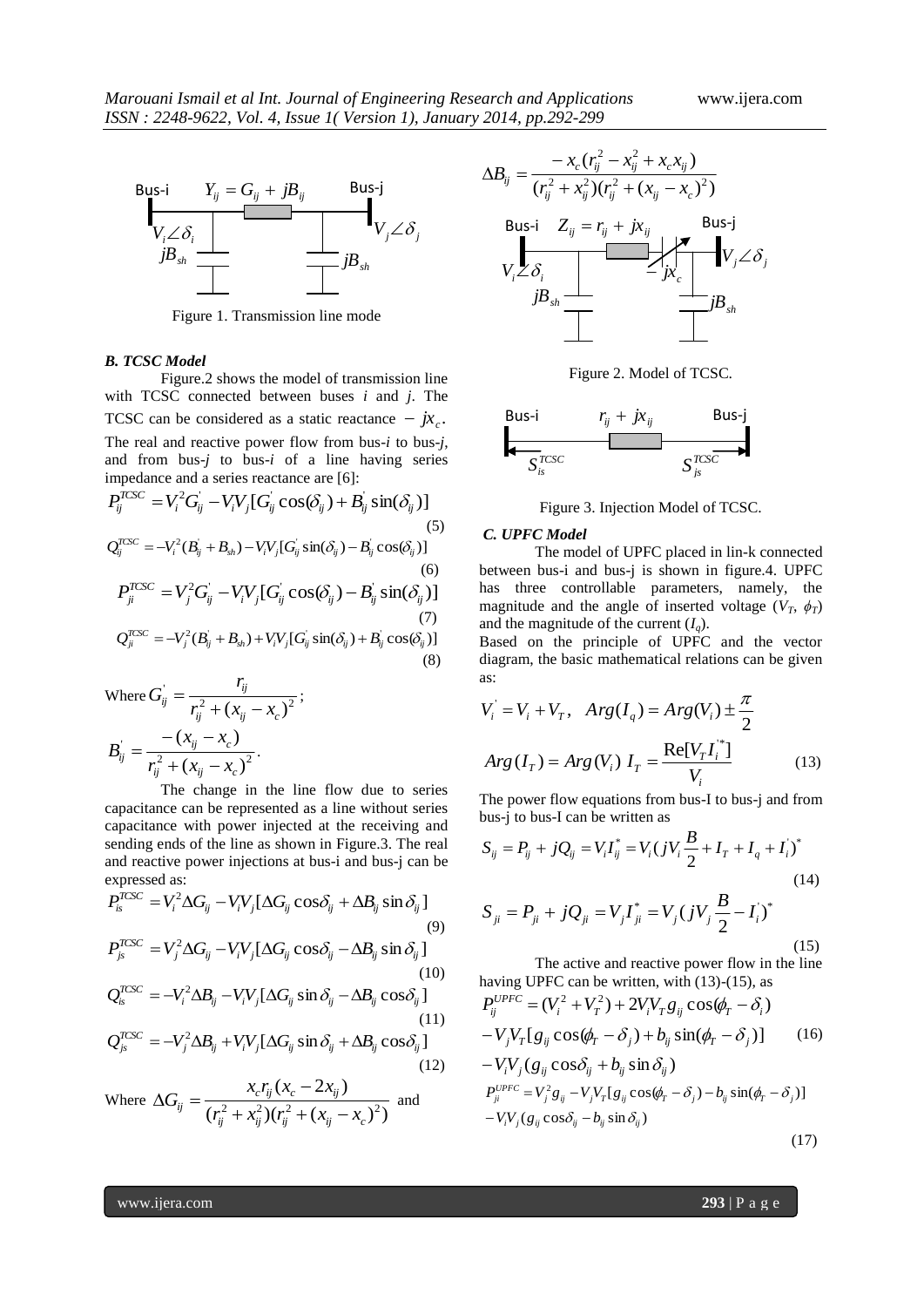From basic circuit theory, the injected equivalent circuit of figure.5 can be obtained. The injected active and reactive power at bus-i and bus-j and reactive powers of a line having a UPFC are:

$$
Q_{ij}^{UPFC} = -V_i I_q - V_i^2 [b_{ij} + \frac{B}{2}) + V_i V_T [(g_{ij} \sin(\phi_T - \delta_j)]
$$
  
+  $(b_{ij} + \frac{B}{2}) \cos(\phi_T - \delta_i)] - V_i V_j (g_{ij} \sin \delta_{ij} - b_{ij} \cos \delta_{ij})$   

$$
Q_{ji}^{UPFC} = -V_j^2 (b_{ij} + \frac{B}{2}) + V_j V_T [g_{ij} \sin(\phi_T - \delta_j) + b_{ij} \cos(\phi_T - \delta_j)]
$$
 (19)  
+  $V_i V_j (g_{ij} \sin \delta_{ij} + b_{ij} \cos \delta_{ij})$ 

From basic circuit theory, the injected equivalent circuit of figure.5 can be obtained. The injected active and reactive power at bus-i and bus-j and reactive powers of a line having a UPFC are:

$$
P_{is}^{UPFC} = -V_T^2 g_{ij} - 2V_i V_T g_{ij} \cos(\phi_T - \delta_i) + V_j V_T [g_{ij} \cos(\phi_T - \delta_j) \tag{20}
$$
  
+  $b_{ij} \sin(\phi_T - \delta_j)$ ]

$$
P_{j_s}^{UPFC} = V_j V_T [g_{ij} \cos(\phi_T - \delta_j) - b_{ij} \sin(\phi_T - \delta_j)] \tag{21}
$$

$$
Q_{is}^{UPFC} = V_i I_q + V_i V_T [g_{ij} \sin(\phi_T - \delta_i) + (b_{ij} + \frac{B}{2}) \cos(\phi_T - \delta_i)]
$$
 (22)

$$
Q_{js}^{UPFC} = -V_j V_T [g_{ij} \sin(\phi_T - \delta_j) + b_{ij} \cos(\phi_T - \delta_j)] \quad (23)
$$



$$
\mathbf{B}_{\mathbf{u}\mathbf{s}-\mathbf{i}} \qquad \qquad Y_{ij} = g_{ij} + jb_{ij} \qquad \qquad \mathbf{B}\mathbf{u}\mathbf{s}-\mathbf{j}\n\n\mathbf{S}_{is}^{UPFC} \qquad \qquad \mathbf{S}_{js}^{UPFC}
$$

Figure 5**.** Injection model of UPFC.

## **III. MULTI-OBJECTIVE OPTIMIZATION**

In a MOP, there may not exist one solution that is best with respect to all objectives. Usually, the aim is to determine the trade-off surface, which is a set of nondominated solution points, known as Pareto optimal solutions. Every individual in this set is an acceptable solution.

For any two  $X_1$  and  $X_2$ , we can have one of two possibilities : one dominates the other or none dominates the other. In a minimization problem, we say that the solution  $X_1$  dominates  $X_2$ , if the following two conditions are satisfied [7] :

$$
\begin{cases} \forall \ i \in \{1, 2, ..., N_{obj} \}, f_i(X_1) \le f_i(X_2) \\ \exists \ j \in \{1, 2, ..., N_{obj} \}, f_j(X_1) < f_j(X_2) \end{cases} \tag{24}
$$

Where :

*Nobj* : Number of objective functions.

 $f_i$ : ith objective function.

The goal of a multi-objective optimization algorithm is not only to guide the search towards the Pareto optimal front, but, also to maintain population diversity in the set of the nondominated solutions.

In the rest of this section, we will present the elitist MOEA NSGAII. So, we must be start with a presentation of the NSGA approach.

#### *A. NSGA approach*

The basic idea behind NSGA is the ranking process executed before the selection operation. The ranking procedure consists to find the nondominated solutions in the current population *P*. These solutions represent the first front  $F_I$ . Afterwards, this first front is eliminated from the population and the rest is processed in the same way to identify nondominated solutions for the second front *F2*. This process continues until the population is properly ranked. So, can write [8] :

$$
P = \bigcup_{j=1}^r F_j
$$

Where, *r* is the number of fronts.

The same fitness value  $f_k$  is assigned to all of individuals of the same front  $F_k$ . This fitness value decreases while passing from the front  $F_k$  to the  $F_{k+1}$ . To maintain diversity in the population, a sharing method is used. Let consider  $d_{ij}$  the variable distance (Euclidean norm) between two solutions  $\underline{X}_i$  and  $\underline{X}_j$ .

$$
d_{ij} = \sqrt{\sum_{k=1}^{S} \left( \frac{X_k^{(i)} - X_k^{(j)}}{X_k^{max} - X_k^{min}} \right)^2}
$$
 (25)

Where *S* is the number of variables in the MOP. The parameters  $X_k^{max}$  and  $X_k^{min}$  respectively the upper and lower bounds of variable *Xk* .

$$
\underline{X}_{i} = \left(X_{1}^{(i)}, X_{2}^{(i)}, \dots, X_{S}^{(i)}\right) \tag{26}
$$

The sharing procedure is as follows :

Step 1 : Fix the niche radius  $\sigma_{share}$  and a small positive number  $\varepsilon$ .

Step 2 : Initiate  $f_{min} = N_{pop} + \varepsilon$  and the counter of front  $j = 1$ .

Step 3 : From the *r* nondominated fronts  $F_j$  which constitute *P*.

$$
P = \bigcup_{j=1}^r F_j
$$

Step 4 : For each individual  $\underline{X}_q \in F_j$ :

• associative the dummy fitness 
$$
f_j^{(q)} = f_{min} - \varepsilon
$$
;

www.ijera.com **294** | P a g e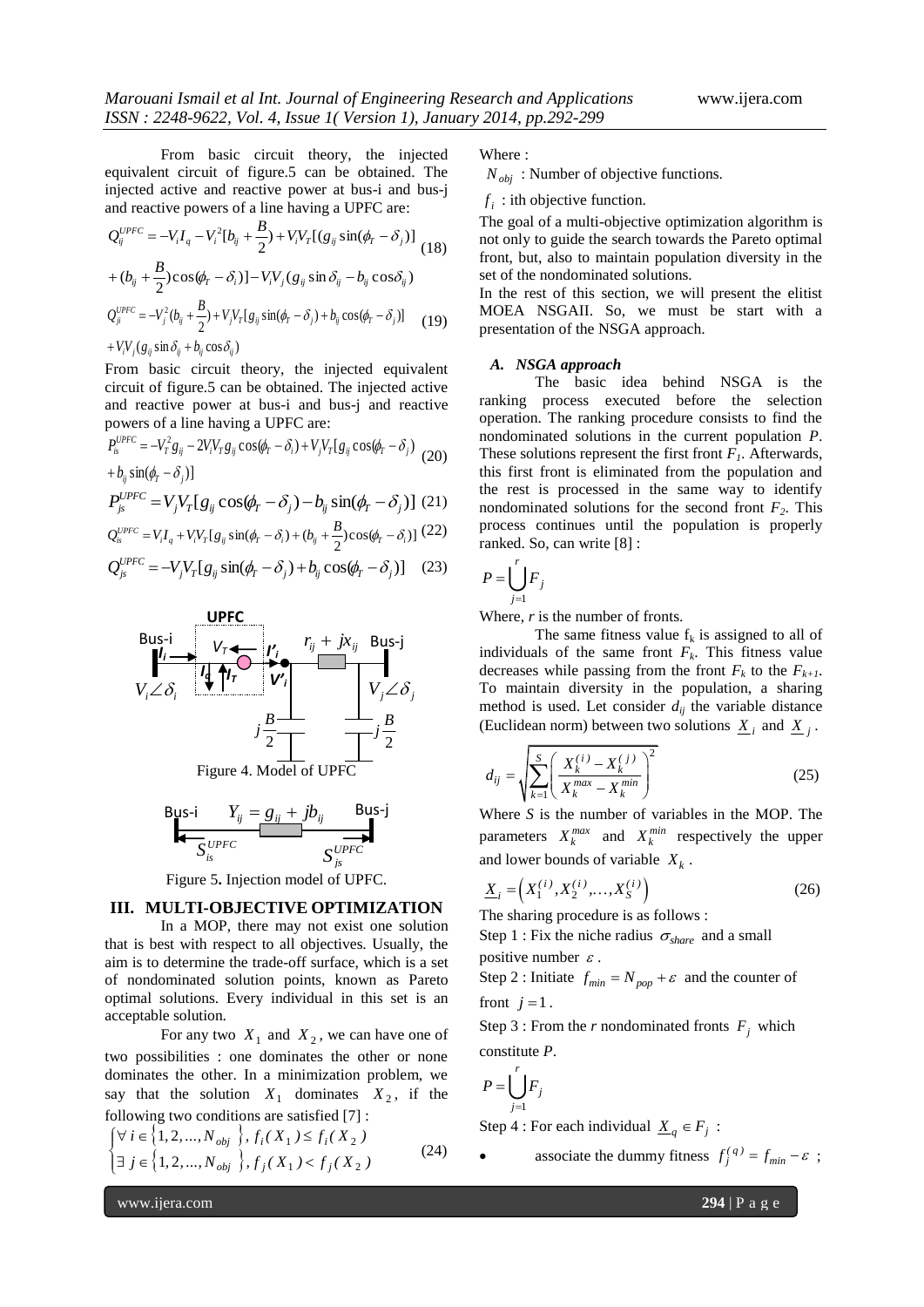- calculate the niche count  $n_{cq}$  as given in [8];
- calculate the shared fitness  $f_j^{(q)} = \frac{f_j^{(q)}}{n_{cq}}$ *f*  $f_j^{(q)} = \frac{f_j}{n_{cq}}$ .

Step 5 :  $F_{\min} = \min(F_j^{\{q\}}; q \in P_j)$  and  $j = j+1$ . Step  $6$ : If  $j \leq r$ , then, return to step 4. Else, the process is finished.

The MOEAs using nondominated sorting and sharing have been criticized mainly for their  $O(MN^3)$ computational complexity (*M* is the number of objectives and *N* is the population size). Also, these algorithms are not elitist approaches and they need to specify the sharing parameter. To avoid these difficulties, we present in the following an elitist MOEA which is called Nondominated Sorting Genetic Algorithm II (NSGAII).

#### *B. NSGAII approach*

In this approach, the sharing function approach is replaced with a crowded comparaison. Initially, an offspring population  $Q_t$  is created from the parent population  $P_t$  at the *tth* generation. After, a combined population  $R_t$  is formed [8].

$$
R_t = P_t \cup Q_t
$$

 $R_t$  is sorted into different no domination levels  $F_j$  as shown in the NSGA approach. So, we can write :

1 *r*  $R_t = \bigcup F_j$ , where, *r* is number fronts. *j* =

Finally, one iteration of the NSGAII procedure is as follows :

Step 1 : Create the offspring population  $Q_t$  from the current population  $P_t$ .

Step 2 : Combine the two population  $Q_t$  and  $P_t$  to form  $R_t$ .

Step 3 : Find the all nondominated fronts  $F_i$  and  $R_t$ .

Step 4 : Initiate the new population  $P_{t+1} = \emptyset$  and the counter of front for inclusion  $i = 1$ .

Step 5 : While  $|P_{t+1}| + |F_i| \le N_{pop}$ , do :

$$
P_{t+1} \leftarrow P_{t+1} \cup F_i
$$
  

$$
i \leftarrow i+1
$$

Step 6 : Sort the last front  $F_i$  using the crowding distance in descending order and choose the first  $\left(N_{pop} - P_{t+1}\right]$  elements of  $F_i$ .

Step 7 : Use selection, crossover and mutation operators to create the new offspring population  $Q_{t+1}$ of size *Nobj* .

To estimate the density of solution surrounding a particular solution  $\underline{X}_i$  in a nondominated set *F*, we calculate the crowding distance as follows:

Step 1 : Let's suppose  $q = |F|$ . For each solution  $\underline{X}_i$ in *F*, set  $d_i = 0$ .

Initiate  $m=1$ .

Step 2 : Sort *F* in the descending order according to the objective function of rank *m*.

Let's consider  $I^m = sort_{[f_m > ]}(F)$ *m*  $I^m = sort_{[f_m >]}(F)$  the vector of

indices, i.e.  $I_i^m$  is the index of the solution  $\underline{X}_i$  in the sorted list according to the objective function of rank *m*.

Step 3 : For each solution  $\underline{X}_i$  which verifies  $2 \le I_i^m \le (q-1)$ , update the value of  $d_i$  as follows:

$$
d_i \leftarrow d_i + \frac{f_i^{m+1}}{f_m^{max} - f_m^{min}} \tag{27}
$$

Then, the boundary solutions in the sorted list (solutions with smallest and largest function) are assigned an infinite distance value, i.e. if,  $I_i^m = 1$  or

 $I_m^i = q$ ,  $d_i = \infty$ .

Step 4 : If  $m=M$ , the procedure is finished. Else,  $m = (m+1)$  , and return to step 2.

#### *C. Implementation of the NSGAII*

The proposed NSGAII has been implemented using real-coded genetic algorithm (RCGA)[7]. So, a chromosome X corresponding to a decision variable is represented as a string of real values  $x_i$ , i.e.  $X = x_1 x_2 ... x_{lchrom}$ . *lchrom* is the chromosome size and  $x_i$  is a real number within its lower limit  $a_i$  and upper limit  $b_i$ . i.e.  $x_i \in [a_i, b_i]$ . Thus, for two individuals having as chromosomes respectively *X* and *Y* and after generating a random number  $\alpha \in [0,1]$ , the crossover operator can provide two chromosomes  $X'$  and  $Y'$  with a probability  $P_C$  as follows [8] :

$$
X' = \alpha X + (1 - \alpha)Y
$$
  
\n
$$
Y' = (1 - \alpha)X + \alpha Y
$$
\n(28)

In this study, the non-uniform mutation operator has been employed. So, at the *t*th generation, a parameter  $x_i$  of the chromosome  $X$  will be transformed to other parameter  $x_i$ <sup>'</sup> with a probability *Pm* as follows :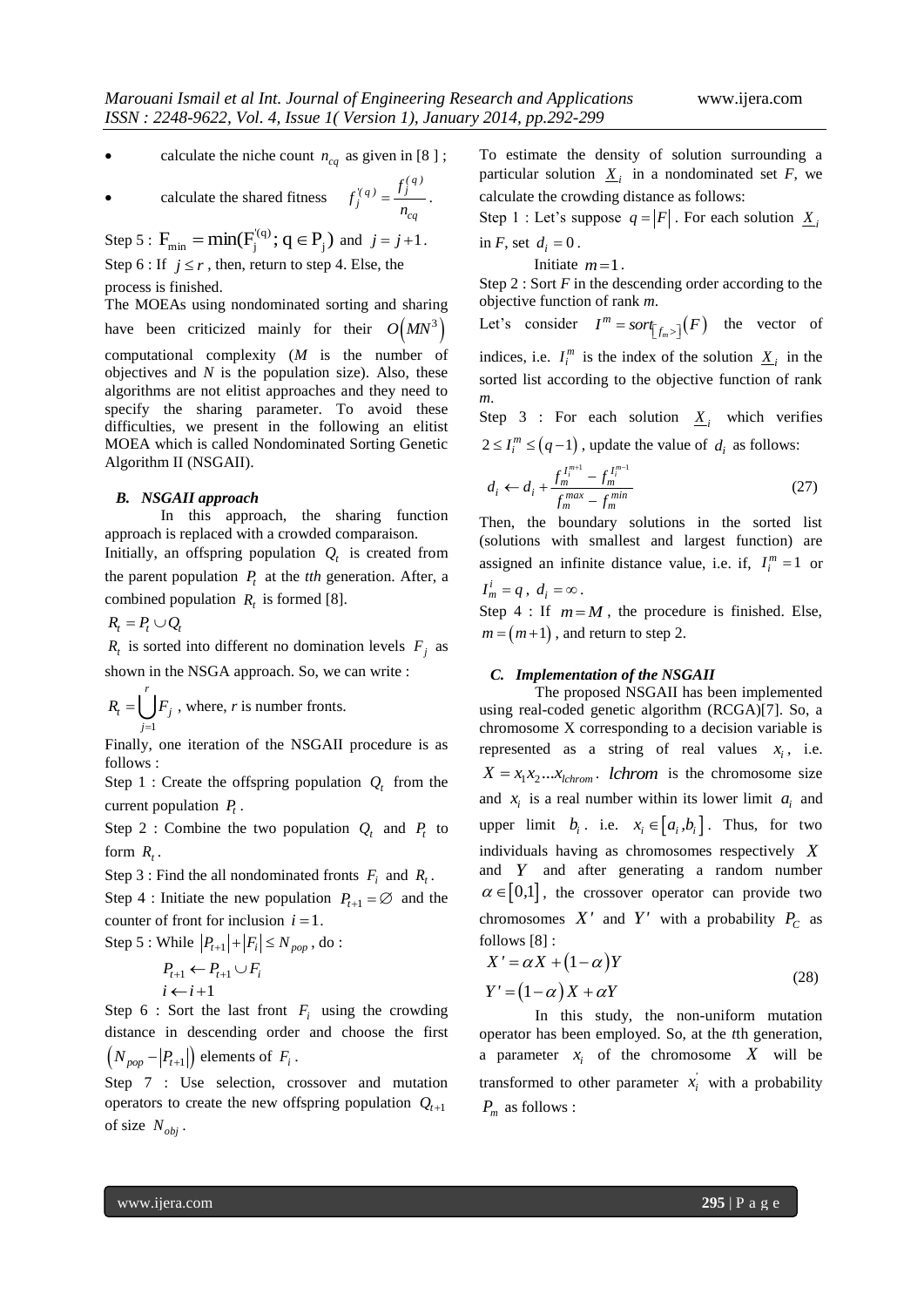$$
x_i = \begin{cases} x_i + \Delta(t, b_i - x_i), & \text{if } \tau = 0\\ x_i - \Delta(t, x_i - a_i), & \text{if } \tau = 1 \end{cases} \tag{29}
$$

$$
\Delta(t, y) = y \left( 1 - r^{\left( 1 - t/g_{max} \right)^{\beta}} \right)
$$
\n(30)

Where  $\tau$  is random binary number,  $r$  is a random number  $r \in [0,1]$  and  $g_{max}$  is the maximum number of generations.  $\beta$  is a positive constant chosen arbitrarily.

### **IV. PROBLEM FORMULATION** *A. Problem formulation*

The optimal VAR dispatch problem is to optimise the steady performance of a power system in terms of one or more objective functions while satisfying several equality and inequality constraints. In this section, we suppose that the extremities FACTS devices are referred by bus *i* and *j*.

#### *B. Objective functions*

#### **Real power loss**

This objective consists to minimise the real power loss *PL* in transmission lines that can be expressed as [1]:

$$
P_L = \sum_{k=1}^{N_b} P_k
$$

 $\sqrt{ }$ 

Where :

$$
P_{k} = \begin{cases} P_{i,SSSC} & \text{or } P_{i,UPFC} & \text{if } k = i \\ P_{j,SSSC} & \text{or } P_{j,UPFC} & \text{if } k = j \\ \sum_{h=1}^{N_{b}} V_{k} V_{h} Y_{kh} & \text{cos}(\alpha_{k} - \alpha_{h} - \theta_{kh}), \text{if } k \neq i, j \end{cases}
$$
(31)

 $N_b$ : number of buses;

 $V_k \angle \alpha_k$  and  $V_h \angle \alpha_h$ : respectively voltages at bus *k* and *h*;

 $Y_{kh}$  and  $\theta_{kh}$ : respectively modulus and argument of the *kh-th* element of the nodal admittance matrix *Y* .

#### **Voltage deviation**

This objective is to minimize the deviation in voltage magnitude at load buses that can be expressed as :

$$
V_D = \sum_{i=1}^{N_L} \left| V_i - V_i^{ref} \right| \tag{32}
$$

Where :

*NL* : number of load buses;

 $V_i^{ref}$ : prespecified reference value of the voltage magnitude at the *i-th* load bus.

 $V_i^{ref}$  is usually set to be 1.0 pu.

*C. Problem constraints*

### **Equality constraints**

These constraints represent typical load flow equations as follows :

as follows :  
\n
$$
P_{Gi} - P_{Di} - \sum_{j=1}^{N} V_j \Big[ G_{ij} \cos(\alpha_i - \alpha_j) + B_{ij} \sin(\alpha_i - \alpha_j) \Big] = 0 \quad (33)
$$
\n
$$
Q_{Gi} - Q_{Di} - \sum_{j=1}^{N} V_j \Big[ G_{ij} \sin(\alpha_i - \alpha_j) - B_{ij} \cos(\alpha_i - \alpha_j) \Big] = 0 \quad (34)
$$

Where :

*PGi* and *QGi* : generator real and reactive power at *i-th* bus, respectively;

 $P_{Di}$  and  $Q_{Di}$  : load real and reactive power at *i-th* bus, respectively;

 $G_{ij}$  and  $B_{ij}$  : transfer conductance and susceptance between buses *i* and *j*, respectively.

### **Inequality constraints**

These constraints represent are :

*a) Voltage stability limits*

The voltage collapse point or critical point (*VCP*) shown in Figure 6, is defined by the maximum power transfer to a load at bus *i* without violating voltage stability limits. *VCP* at the load bus *i* must be less than or equal to one.



$$
VCP \le 1\tag{35}
$$

*b) Security constraints* 

These include the constraints of voltage at load buses V<sub>L</sub> as follows:

$$
V_{Li}^{\text{min}} \le V_{Li} \le V_{Li}^{\text{max}}, i = 1, ..., N_L
$$
 (36)

*c) FACTS devices constraints :* The FACTS devices limit is given by:

$$
-0.5X_L < x_c < 0.5X_L \tag{37}
$$

$$
-0.5X_L < X_c < 0.5X_L
$$
\n
$$
-200MVAR \le Q_{UPFC} \le 200MVAR
$$
\n(38)

Where :

*X<sup>L</sup>* : Original line reactance in (pu).

 $x_c$ : Reactance added to the line where TCSC is placed in (pu)

*QUPFC* : reactance power injected at UPFC placed in *MVAR.*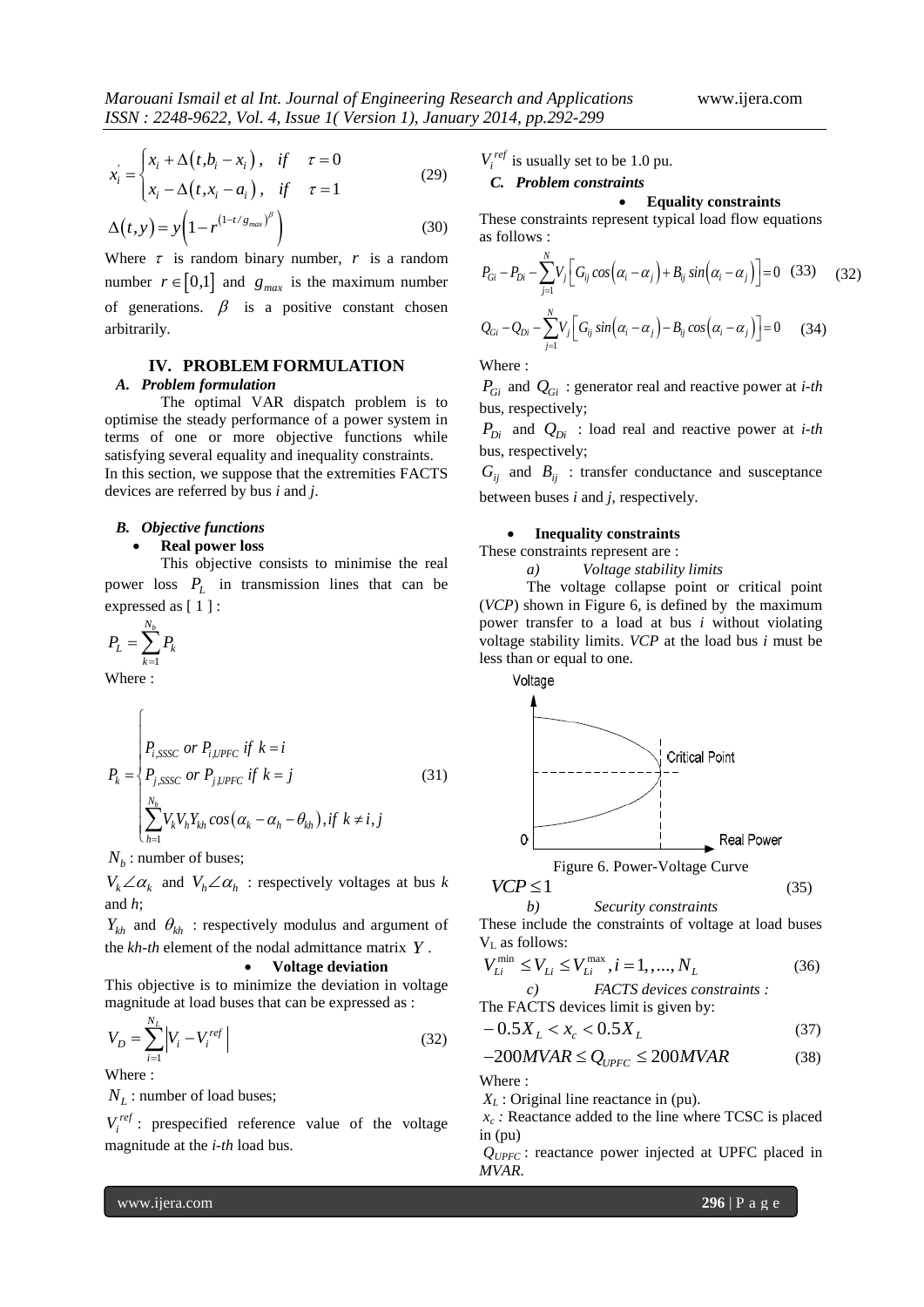#### **V. IEEE 30-BUS TEST SYSTEM**

Figure 7 shows the IEEE 30-bus system which consists of 6 generator buses, 24 load buses and 41 transmission lines of which 4 branches (6–9), (6– 10), (4–12), and (28–27) are with the tap setting transformer. The transmission line parameters of this system and the base loads are taken from [9]. For the RPD problem, the candidate buses for reactive power compensation are 10, 12, 15, 17, 20, 21, 23, 24, and 29. The lower voltage magnitude limits at all buses are 0.95 p.u. and the upper limits are 1.1 for all the PV buses and 1.05 p.u. for all the PQ buses. The lower and upper limits of the transformer in tappings are 0.9 and 1.1 p.u. respectively. Considering a base power of 100 MVA for the overall system and base voltages of 100 KV.



Figure: 7 IEEE 30 bus systems

In this work, four branches,  $(6, 10)$ , $(4, 12)$ , (10, 22) and (28, 27) are installed with UPFC and three branches,  $(1, 3)$ ,  $(3, 4)$  and  $(2, 5)$  are installed with TCSC.The best location of FACTS devices for the optimal case is the branche (10,22) for UPFC and the branche (2,5) for the TCSC.

Figure 8 and 9 shows the convergence of the voltage deviation and power loss respectively to 0.172 pu and 4.447MW with UPFC, and 0.183 pu and 4.512 MW with TCSC.



Figure 8 : Convergence of voltage deviation objective with FACTS devices.

In the figure.9, the red curve indicates the effect of the UPFC, the blue curve illustrates the effect of the TCSC. we can say that the UPFC has the most significant effect compared to TCSC.



The diversity of the pareto optimal set over the trade off surface is shown in figure 10.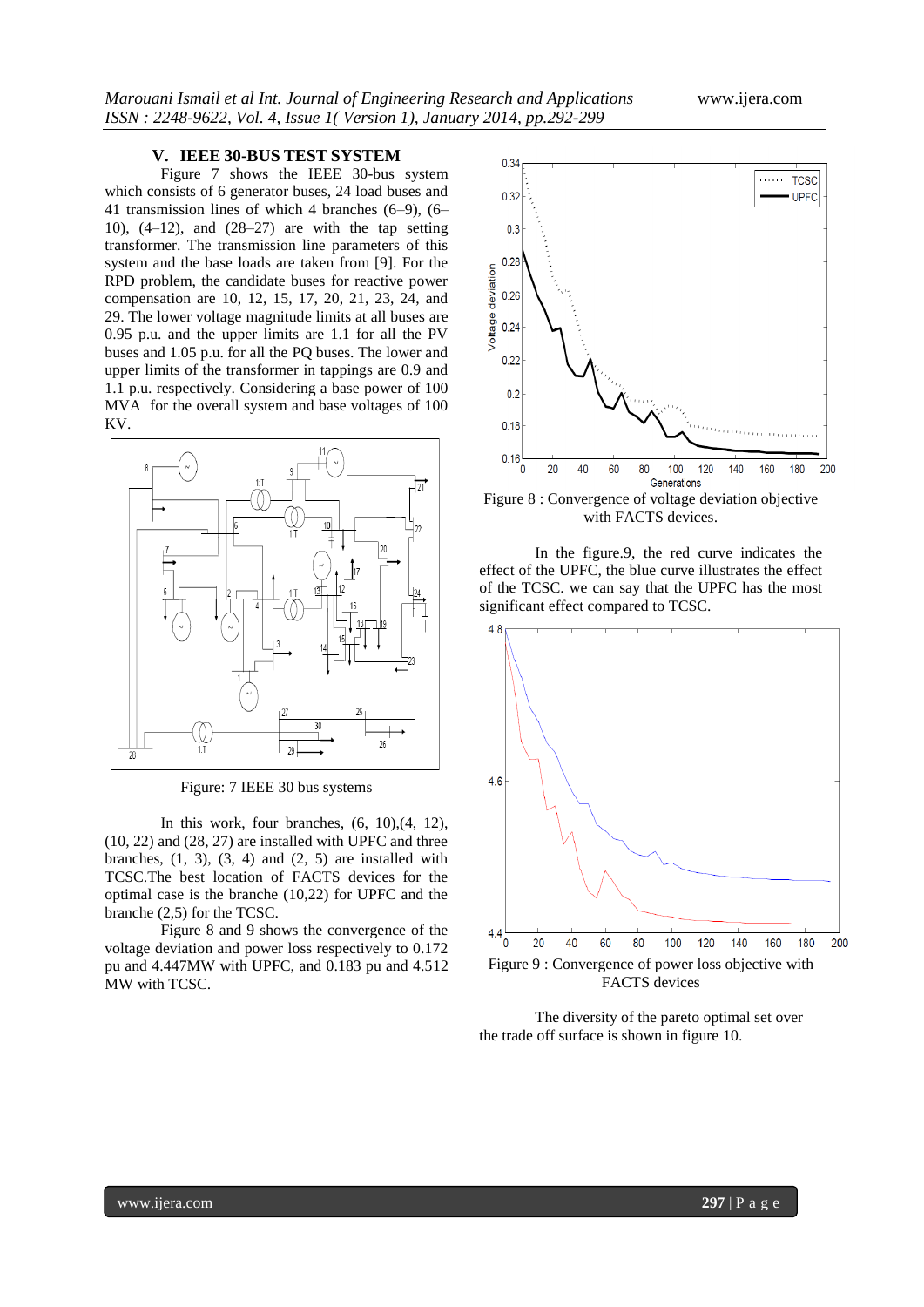

Figure 11 provides voltage magnitude of all buses obtained from TCSC and UPFC.



Figure 11 : Voltage profile with TCSC and UPFC



Figure 12.P-V curves at load bus 29

According to Figure 11, we see very well that the bus 29 is the load bus that has the largest voltage variation, because it is very far from the generator buses. Figure 12 shows the effect of UPFC in improving the stability of the latter power.

#### **VI. CONCLUSION**

This paper presents the application of NSGAII technique to find the optimal location of FACTS devices for minimizing simultaneously real power loss in transmission lines and voltage deviation in order to obtained the better voltage stability at load buses, under several equality and inequality constraints. An existing Newton-Raphson algorithm is modified to include FACTS devices is used to solve load flow equations.

The FACTS devices can provide control of voltage magnitude, voltage phase angle and impedance. Therefore, it can be utilized to effectively increase power transfer capability of the existing power transmission lines, since it reduces considerably the real power losses. The NSGAII achieves better solution for the voltage stability with UPFC than TCSC fixed at the given locations.

The simulations results obtained for the IEEE-30 bus network showed the effectiveness of the proposed method. This approach is able to give several possible solutions simultaneously. These solutions are presented by Pareto-optimal front. Also, this method does not impose any limitation on the number of objectives, constraints.

#### **REFERENCES**

- [1] M. A. Abido, J. M. Bakhashwain, 'Optimal VAR dispatching using a multiobjective evolutionary algorithm', *Electrical Power and Energy System*, 27 (2005) pp. 13-20.J.
- [2] Mansour MO, Abdel-Rahman TM, Nonlinear VAR optimization using decomposition and coordination. *IEEE Trans Power Apparat Syst 1984*; PAS-103(2):246-55.
- [3] Mamandur KRC, Chnoweth RD. Optimal control of reactive power flow for improvement in voltage profiles and for real power loss minimization. *IEEE Trans Power Apparat Syst. 1981;PAS-100(7)*:3185-93.
- [4] Iba K. Reactive power optimization by genetic algorithm. *IEEE Trans Power Syst*. 1994;9(2):685-92.
- [5] Abido MA. A novel multiobjective evolutionary algorithm for environmental/economic power dispatch. *Electr Power Syst Res 2003*;65(1):71-81..
- [6] Verma K.S., Singh S.N., Gupta H.O., 2001.FACTS devices location for enhancement of total transfer capability,

www.ijera.com **298** | P a g e